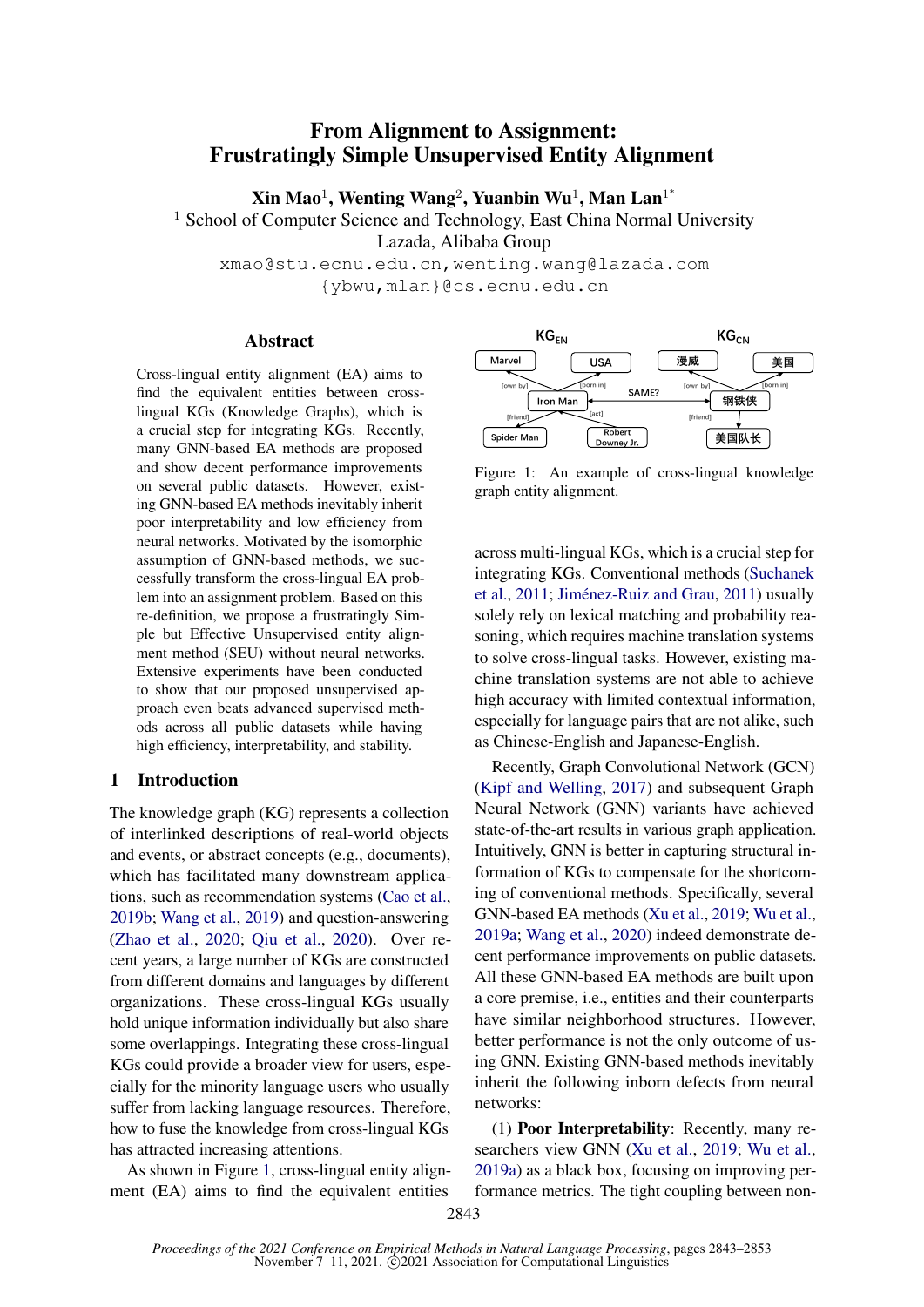linear operations and massive parameters makes GNN hard to be interpreted thoroughly. As a result, it is hard to judge whether the new designs are universal or just over-fitting on a specific dataset. A recent summary [\(Zhang et al.,](#page-10-1) [2020\)](#page-10-1) notes that several "advanced" EA methods are even beaten by the conventional methods on several public datasets.

(2) Low Efficiency: To further increase the performance, newly proposed EA methods try to stack novel techniques, e.g., Graph Attention Networks [\(Wu et al.,](#page-9-4) [2019a\)](#page-9-4), Graph Matching Networks [\(Xu](#page-9-3) [et al.,](#page-9-3) [2019\)](#page-9-3), and Joint Learning [\(Cao et al.,](#page-8-3) [2019a\)](#page-8-3). Consequently, the overall architectures become more and more unnecessarily complex, resulting in their time-space complexities also dramatically increase. [Zhao et al.](#page-10-2) [\(2020\)](#page-10-2) present that the running time of complex methods (e.g., RDGCN [\(Wu](#page-9-4) [et al.,](#page-9-4) [2019a\)](#page-9-4)) is  $10 \times$  more than that of vanilla GCN [\(Wang et al.,](#page-9-6) [2018\)](#page-9-6).

In this paper, we notice that existing GNN-based EA methods inherit considerable complexity from their neural network lineage. Naturally, we consider eliminating the redundant designs from existing EA methods to enhance interpretability and efficiency without losing accuracy. Leveraging the core premise of GNN-based EA methods, we restate the assumption that both structures and textual features of source and target KGs are isomorphic. With this assumption, we are able to successfully transform the cross-lingual EA problem into an assignment problem, which is a fundamental and well-studied combinatorial optimization problem. Afterward, the assignment problem could be easily solved by the Hungarian algorithm [\(Kuhn,](#page-8-4) [1955\)](#page-8-4) or Sinkhorn operation [\(Cuturi,](#page-8-5) [2013\)](#page-8-5).

Based on the above findings, we propose a frustratingly Simple but Effective Unsupervised EA method (SEU) without neural networks. Compared to existing GNN-based EA methods, SEU only retains the basic graph convolution operation for feature propagation while abandoning the complex neural networks, significantly improving efficiency and interpretability. Experimental results on the public datasets show that SEU could be completed in several seconds with the GPU or tens of seconds with the CPU. More startlingly, our unsupervised method even outperforms the state-of-the-art supervised approaches across all public datasets. Furthermore, we discuss the possible reasons behind the unsatisfactory performance of existing complex EA methods and the necessity of neural networks

<span id="page-1-0"></span>

Figure 2: The architecture of existing EA methods.

in cross-lingual EA. The main contributions are summarized as follows:

- By assuming that both structures and textual features of source and target KGs are isomorphic, we successfully transform the crosslingual EA problem into an assignment problem. Based on this finding, we propose a frustratingly Simple but Effective Unsupervised entity alignment method (SEU).
- Extensive experiments on public datasets indicate that our unsupervised method outperforms all advanced supervised competitors while preserving high efficiency, interpretability, and stability.

#### 2 Task Definition

KG stores the real-world knowledge in the form of triples  $(h, r, t)$ . A KG could be defined as  $G =$  $(E, R, T)$ , where E, R, and T represent the entity set, relation set, and triple set, respectively. Given a source graph  $G_s = (E_s, R_s, T_s)$  and a target graph  $G_t = (E_t, R_t, T_t)$ , EA aims to find the entity correspondences P between KGs.

## 3 Related Work

### 3.1 Cross-lingual Entity Alignment

Existing cross-lingual EA methods are based on the premise that equivalent entities in different KGs have similar neighboring structures. Following this idea, most of them can be summarized into two steps (as shown in Figure [2\)](#page-1-0): (1) Using KG embedding methods (e.g., TransE [\(Bordes et al.,](#page-8-6) [2013\)](#page-8-6) and GCN [\(Kipf and Welling,](#page-8-7) [2016\)](#page-8-7)) to generate low-dimensional embeddings for entities and relations in each KGs. (2) Mapping these embeddings into a unified vector space through contrastive losses [\(Hadsell et al.,](#page-8-8) [2006;](#page-8-8) [Schroff et al.,](#page-9-7) [2015\)](#page-9-7) and pre-aligned entity pairs.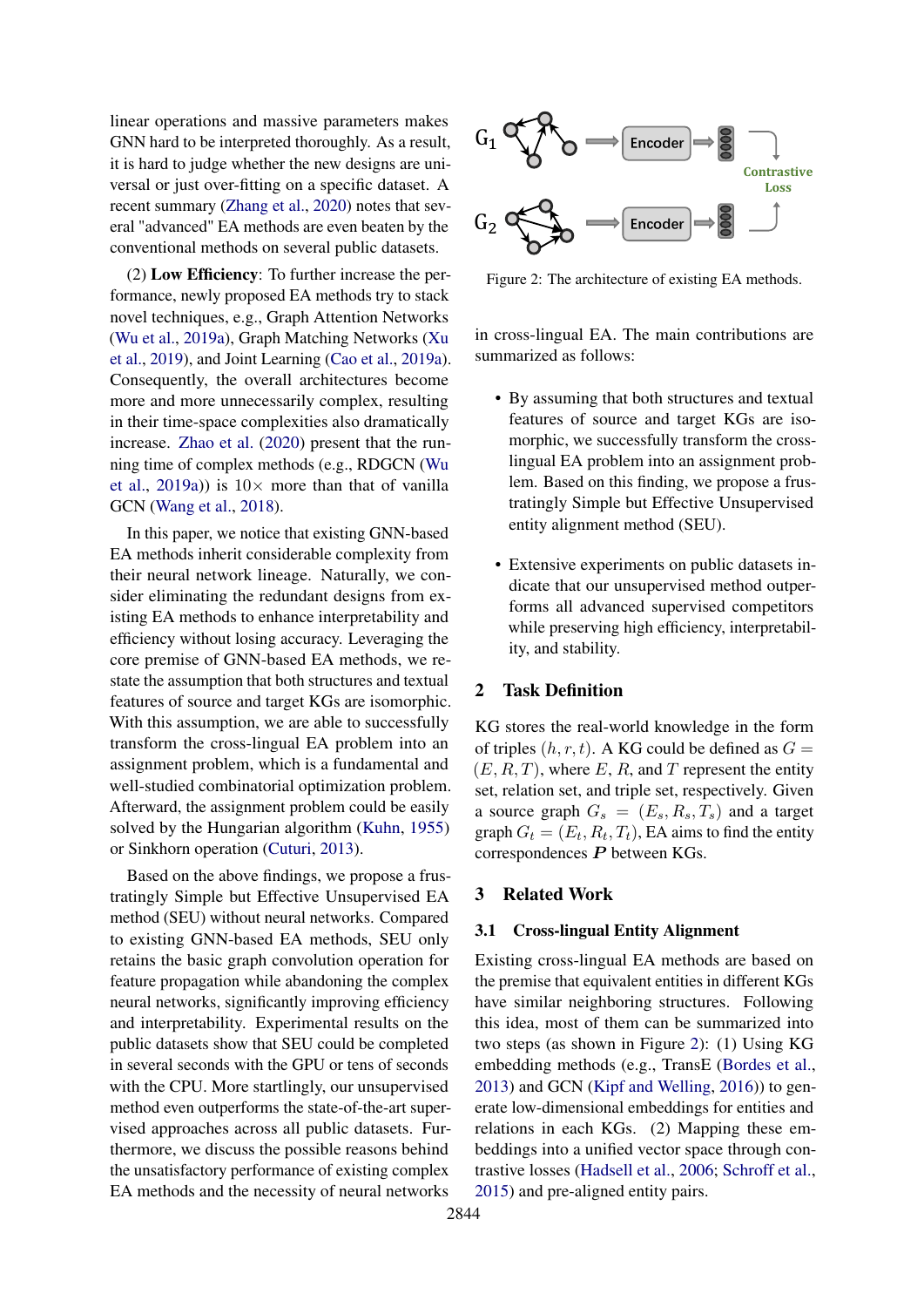<span id="page-2-0"></span>

Figure 3: An example of isomorphic graph.

Based on the vanilla GCN, many EA methods design task-specific modules for improving the performance of EA. [Cao et al.](#page-8-3) [\(2019a\)](#page-8-3) propose a multichannel GCN to learn multi-aspect information from KGs. [Wu et al.](#page-9-4) [\(2019a\)](#page-9-4) use a relation-aware dual-graph network to incorporate relation information with structural information. Moreover, due to the lack of labeled data, some methods [\(Sun et al.,](#page-9-8) [2018;](#page-9-8) [Mao et al.,](#page-9-9) [2020\)](#page-9-9) apply iterative strategies to generate semi-supervised data. In order to provide a multi-aspect view from both structure and semantic, some methods [\(Wu et al.,](#page-9-10) [2019b;](#page-9-10) [Yang et al.,](#page-9-11) [2019\)](#page-9-11) use word vectors of translated entity names as the input features of GNNs.

#### 3.2 Assignment Problem

The assignment problem is a fundamental and wellstudied combinatorial optimization problem. An intuitive instance is to assign  $N$  jobs for  $N$  workers. Assuming that each worker can do each job at a term, though with varying degrees of efficiency, let  $x_{ij}$  be the profit if the *i*-th worker is assigned to the  $\dot{\gamma}$ -th job. Then the problem is to find the best assignment plan (which job should be assigned to which person in one-to-one basis) so that the total profit of performing all jobs is maximum. Formally, it is equivalent to maximizing the following equation:

$$
\underset{\boldsymbol{P}\in\mathbb{P}_N}{\arg\max} \left\langle \boldsymbol{P}, \boldsymbol{X} \right\rangle_F \tag{1}
$$

 $\mathbf{X} \in \mathbb{R}^{N \times N}$  is the profit matrix. P is a permutation matrix denoting the assignment plan. There are exactly one entry of 1 in each row and each column in P while 0s elsewhere.  $\mathbb{P}_N$  represents the set of all N-dimensional permutation matrices. Here,  $\langle \cdot \rangle_F$  represents the Frobenius inner product. In this paper, we adopt the Hungarian algorithm [\(Kuhn,](#page-8-4) [1955\)](#page-8-4) and the Sinkhorn operation [\(Cuturi,](#page-8-5) [2013\)](#page-8-5) to solve the assignment problem.

#### 4 The Proposed Method

#### <span id="page-2-1"></span>4.1 From Alignment to Assignment

The inputs of our proposed SEU are four matrices:  $A_s \in \mathbb{R}^{|E_s| \times |E_s|}$  and  $A_t \in \mathbb{R}^{|E_t| \times |E_t|}$  represent the adjacent matrices of the source graph  $G_s$  and the target graph  $G_t$ .  $H_s \in \mathbb{R}^{|E_s| \times d}$  and  $H_t \in$  $\mathbb{R}^{|E_t| \times d}$  represent the textual features of entities that have been pre-mapped into a unified semantic space through machine translation systems or crosslingual word embeddings.

Similar to the assignment plan, aligned entity pairs in EA also needs to satisfy the one-to-one constraint. Let a permutation matrix  $\boldsymbol{P} \in \mathbb{P}_{|E|}$  represent the entity correspondences between  $G_s$  and  $G_t$ .  $P_{ij} = 1$  indicates that  $e_i \in G_s$  and  $e_j \in G_t$ are an equivalent entity pair. The goal of SEU is to solve P according to  $\{A_s, A_t, H_s, H_t\}$ . Consider the following ideal situation:

(1)  $A_s$  and  $A_t$  are isomorphic, i.e.,  $A_s$  could be transformed into  $A_t$  by reordering the entity node indices according to  $P$  (as shown in Figure [3\)](#page-2-0):

$$
PA_s P^{-1} = A_t \tag{2}
$$

(2) The textual features of equivalent entity pairs are mapped perfectly by the translation system. Therefore,  $H_s$  and  $H_t$  could also be aligned according to the entity correspondences  $P$ :

$$
PH_s = H_t \tag{3}
$$

By combining Equation (2) and (3), the connection between the 5-tuple  $\{{\boldsymbol A}_s, {\boldsymbol A}_t, {\boldsymbol H}_s, {\boldsymbol H}_s, {\boldsymbol P}\}$ could be described as follows:

$$
(PA_sP^{-1})^lPH_s = A_t^lH_t \quad \forall l \in \mathbb{N}
$$
  
\n
$$
\Rightarrow \qquad \qquad PA_s^lH_s = A_t^lH_t \quad \forall l \in \mathbb{N}
$$
 (4)

Based on Equation  $(4)$ ,  $\vec{P}$  could be solved by minimizing the Frobenius norm  $\|\boldsymbol{P}\boldsymbol{A}_s^l\boldsymbol{H}_s - \boldsymbol{A}_t^l\boldsymbol{H}_t\|_F^2$ under the one-to-one constraint  $P \in \mathbb{P}_{|E|}$ . Theoretically, for arbitrarily depth  $l \in \mathbb{N}$ , the solution of  $P$  should be the same. However, the above inference is based on the ideal isomorphic situation. In practice,  $G_s$  and  $G_t$  are not strictly isomorphic and the translation system cannot perfectly map the textual features into a unified semantic space either. In order to reduce the impact of noise existing in practice,  $P$  should be fit for various depths l. Therefore, we propose the following equation to solve the cross-lingual EA problem:

$$
\underset{\boldsymbol{P}\in\mathbb{P}_{|E|}}{\arg\min} \sum_{l=0}^{L} \left\| \boldsymbol{P}\boldsymbol{A}_{s}^{l}\boldsymbol{H}_{s} - \boldsymbol{A}_{t}^{l}\boldsymbol{H}_{t} \right\|_{F}^{2} \quad (5)
$$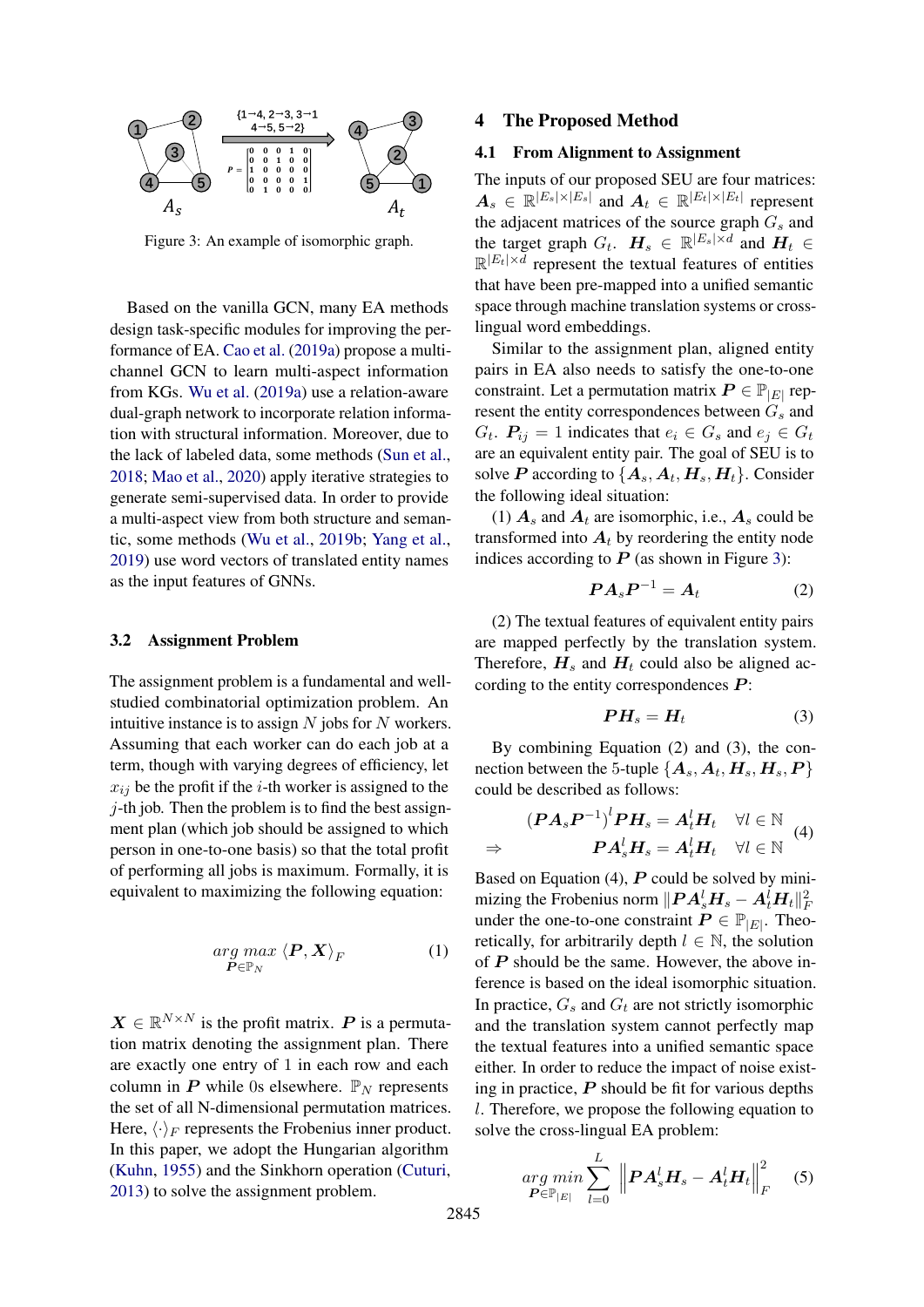Theorem 1 *Equation (5) is equivalent to solving the following assignment problem:*

$$
\underset{\boldsymbol{P}\in\mathbb{P}_{|E|}}{\arg\max} \left\langle \boldsymbol{P}, \sum_{l=0}^{L} \boldsymbol{A}_t^l \boldsymbol{H}_t \left( \boldsymbol{A}_s^l \boldsymbol{H}_s \right)^T \right\rangle_F \qquad (6)
$$

*Proof:* According to the property of Frobenius  $\operatorname*{norm}_{\mathbb{R}}\|A-B\|_{F}^{2}=\|A\|_{F}^{2}+\|B\|_{F}^{2}-2\langle A,B\rangle_{F},$ Equation (5) could be derived into following:

$$
\underset{P \in \mathbb{P}_{|E|}}{\arg \min} \sum_{l=0}^{L} \left\| P A_s^l H_s - A_t^l H_t \right\|_F^2
$$
\n
$$
= \underset{P \in \mathbb{P}_{|E|}}{\arg \min} \sum_{l=0}^{L} \left\| P A_s^l H_s \right\|_F^2 + \left\| A_t^l H_t \right\|_F^2 \tag{7}
$$
\n
$$
- 2 \left\langle P A_s^l H_s, A_t^l H_t \right\rangle_F
$$

Here, the permutation matrix  $P$  must be orthogonal, so both  $||\boldsymbol{P} \boldsymbol{A}_s^l \boldsymbol{H}_s||$ 2  $\frac{d}{dE}$  and  $||\bm{A}_t^l \bm{H}_t||$ 2  $\int_F^2$  are constants. Then, Equation (7) is equivalent to maximizing as below:

$$
\underset{\boldsymbol{P}\in\mathbb{P}_{|E|}}{\arg\max} \sum_{l=0}^{L} \left\langle \boldsymbol{P}\boldsymbol{A}_{s}^{l}\boldsymbol{H}_{s}, \boldsymbol{A}_{t}^{l}\boldsymbol{H}_{t} \right\rangle_{F} \tag{8}
$$

For arbitrarily real matrices  $A$  and  $B$ , these two equations always hold:  $\langle \bm{A}, \bm{B} \rangle_F = \text{Tr}(\bm{A}\bm{B}^T)$ and  $\langle A, B + C \rangle_F = \langle A, B \rangle_F + \langle A, C \rangle_F$ , where  $Tr(X)$  represents the trace of matrix X. Therefore, Theorem 1 is proved:

$$
\underset{P \in \mathbb{P}_{|E|}}{\arg \max} \sum_{l=0}^{L} \left\langle P A_s^l H_s, A_t^l H_t \right\rangle_F
$$
\n
$$
= \underset{P \in \mathbb{P}_{|E|}}{\arg \max} \sum_{l=0}^{L} \text{Tr} \left( P A_s^l H_s (A_t^l H_t)^T \right)
$$
\n
$$
= \underset{P \in \mathbb{P}_{|E|}}{\arg \max} \sum_{l=0}^{L} \left\langle P, A_t^l H_t (A_s^l H_s)^T \right\rangle_F
$$
\n
$$
= \underset{P \in \mathbb{P}_{|E|}}{\arg \max} \left\langle P, \sum_{l=0}^{L} A_t^l H_t (A_s^l H_s)^T \right\rangle_F
$$
\n
$$
\square
$$

By Theorem 1, we successfully transform the EA problem into the assignment problem. Compared to GNN-based EA methods, our proposed method retains the basic graph convolution operation for feature propagation but replaces the complex neural networks with the well-studied assignment problem. Note that the entity scales  $|E_s|$  and  $|E_t|$  are usually inconsistent in practice, resulting in the profit matrix not being a square matrix. This kind of unbalanced assignment problem could be reduced to the balanced assignment problem easily. Assuming that  $|E_s|>|E_t|$ , a naive reduction is to

pad the profit matrix with zeros such that its shape becomes  $\mathbb{R}^{|E_s|\times |E_s|}$ . This naive reduction is suitable for the dataset with a small gap between  $|E_s|$ and  $|E_t|$ . For the dataset with a large entity scale gap, there is a more efficient reduction algorithm available [\(Ramshaw and Tarjan,](#page-9-12) [2012\)](#page-9-12).

# 4.2 Two Algorithms for Solving the Assignment Problem

The first polynomial time-complexity algorithm for the assignment problem is the Hungarian algorithm [\(Kuhn,](#page-8-4) [1955\)](#page-8-4), which is based on improving a matching along the augmenting paths. The time complexity of the original Hungarian algorithm is  $O(n<sup>4</sup>)$ . Later, [Jonker and Volgenant](#page-8-9) [\(1987\)](#page-8-9) improve the algorithm to achieve  $O(n^3)$  running time, which is one of the most popular variants.

Besides the Hungarian algorithm, the assignment problem could also be regarded as a special case of the optimal transport problem. In the optimal transport problem, the assignment plan  $P$  could be any doubly stochastic matrix instead of a permutation matrix. Based on the Sinkhorn operation [\(Sinkhorn,](#page-9-13) [1964;](#page-9-13) [Adams and Zemel,](#page-8-10) [2011\)](#page-8-10), [Cuturi](#page-8-5) [\(2013\)](#page-8-5) proposes a fast and completely parallelizable algorithm for the optimal transport problem:

$$
S^{0}(\boldsymbol{X}) = exp(\boldsymbol{X}),
$$
  
\n
$$
S^{k}(\boldsymbol{X}) = \mathcal{N}_{c}(\mathcal{N}_{r}(S^{k-1}(\boldsymbol{X}))), \quad (10)
$$
  
\nSinkhorn $(\boldsymbol{X}) = \lim_{k \to \infty} S^{k}(\boldsymbol{X}).$ 

where  $\mathcal{N}_r(\mathbf{X}) = \mathbf{X} \otimes (\mathbf{X} \mathbf{1}_N \mathbf{1}_N^T)$  and  $\mathcal{N}_c = \mathbf{X} \otimes$  $(1_N 1_N^T X)$  are the row and column-wise normalization operators of a matrix,  $\oslash$  represents the elementwise division, and  $\mathbf{1}_N$  is a column vector of ones. Then, [Mena et al.](#page-9-14) [\(2018\)](#page-9-14) further prove that the assignment problem could also be solved by the Sinkhorn operation as a special case of the optimal transport problem:

$$
\arg\max_{\boldsymbol{P}\in\mathbb{P}_N} \left\langle \boldsymbol{P}, \boldsymbol{X} \right\rangle_F
$$
\n
$$
= \lim_{\tau \to 0^+} \text{Sinkhorn}(\boldsymbol{X}/\tau) \tag{11}
$$

In general, the time complexity of the Sinkhorn operation is  $O(kn^2)$ . Because the number of iteration  $k$  is limited, the Sinkhorn operation can only obtain an approximate solution in practice. But according to our experimental results, a very small  $k$  is enough to achieve decent performance in entity alignment. Therefore, compared to the Hungarian algorithm, the Sinkhorn operation is  $n$  times more efficient, i.e.,  $O(n^2)$ .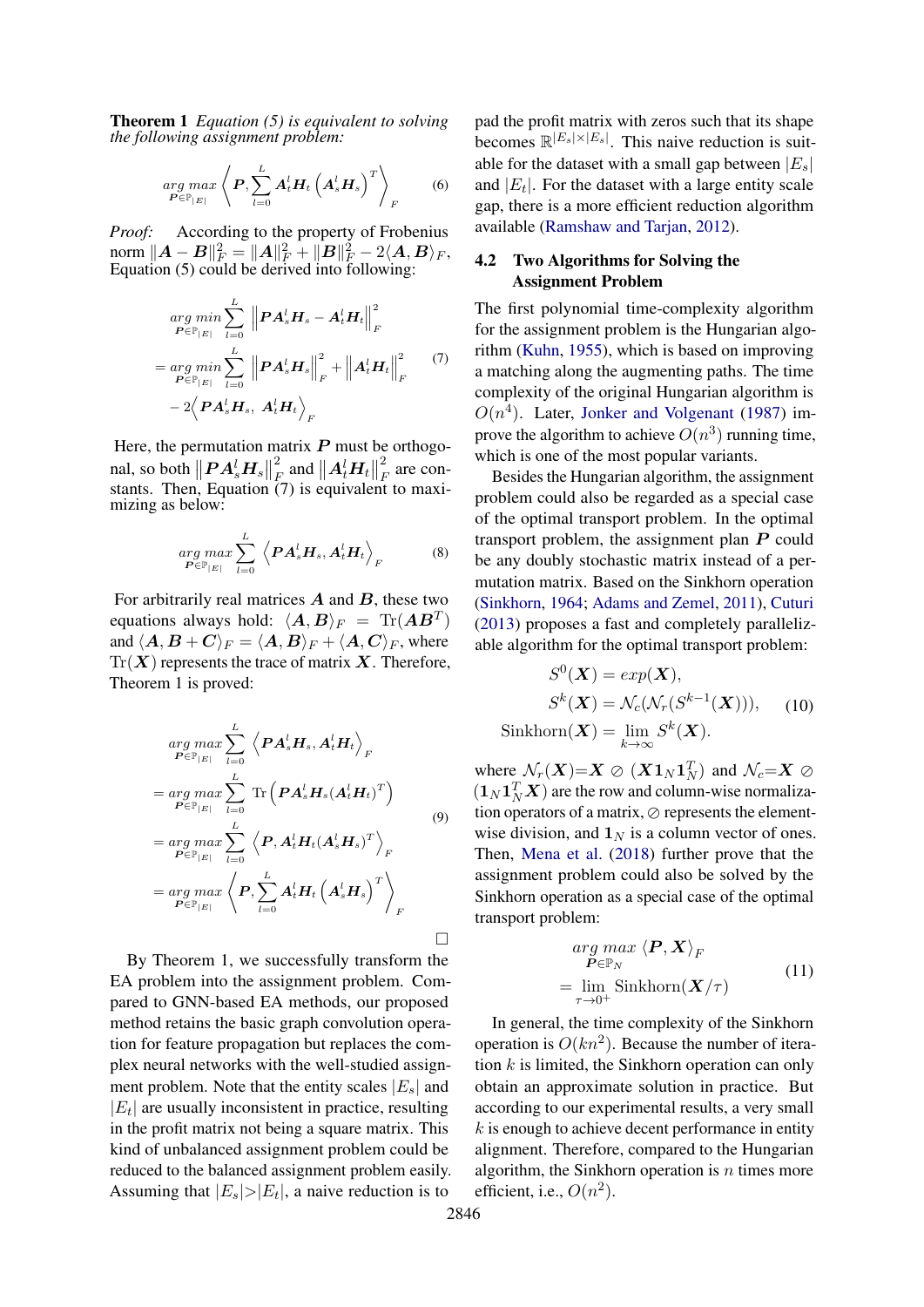#### 4.3 Implementation Details

The above two sections introduce how to transform the cross-lingual EA problem into the assignment problem and how to solve the assignment problem. This section will clarify two important implementation details of our proposed method SEU.

#### <span id="page-4-1"></span>4.3.1 Textual Features H

The input features of SEU include two aspects:

Word-Level. In previous cross-lingual EA methods [\(Xu et al.,](#page-9-3) [2019;](#page-9-3) [Wu et al.,](#page-9-4) [2019a\)](#page-9-4), the most commonly used textual features are wordlevel entity name vectors. Specifically, these methods first use machine translation systems or crosslingual word embeddings to map entity names into a unified semantic space and then average the pretrained entity name vectors to construct the initial features. To make fair comparisons, we adopt the same entity name translations and word vectors provided by [Xu et al.](#page-9-3) [\(2019\)](#page-9-3).

Char-Level. Because of the contradiction between the extensive existence of proper nouns (e.g., person and city name) and the limited size of word vocabulary, the word-level EA methods suffer from a serious out of vocabulary (OOV) issue. Therefore, many EA methods explore the char-level features, using char-CNN [\(Wang et al.,](#page-9-5) [2020\)](#page-9-5) or name-BERT [\(Liu et al.,](#page-8-11) [2020\)](#page-8-11) to extract the char/sub-word features of entities. In order to keep the simplicity and consistency of our proposed method, we adopt the character bigrams of translated entity names as the char-level input textual features instead of complex neural networks.

In addition to these text-based methods, we notice that some structure-based EA methods [\(Wang](#page-9-6) [et al.,](#page-9-6) [2018;](#page-9-6) [Guo et al.,](#page-8-12) [2019\)](#page-8-12) do not require any textual information at all, where the entity features are randomly initialized. Section [5.6](#page-7-0) will discuss the connection between text-based and structure-based methods and challenge the necessity of neural networks in cross-lingual EA.

## 4.3.2 Adjacent Matrix A

In Section [4.1,](#page-2-1) all deductions are built upon the assertion that the adjacency matrices  $A_s$  and  $A_t$ are isomorphic. Obviously, let  $D$  be the degree matrix of adjacency matrix  $A_{s/t}$ , the equal probability random walk matrix  $A_r = D^{-1}A_{s/t}$  and the symmetric normalized Laplacian matrix  $A_L =$  $I - D^{-1/2}A_{s/t}D^{-1/2}$  of  $A_s$  and  $A_t$  are also isomorphic too. Therefore, if  $A_{s/t}$  is replaced by  $A_r$ or  $A_L$ , our method still holds.

<span id="page-4-0"></span>

| Datasets                           | $\left E\right $ | $\left\vert R\right\vert$ | Т     |         |
|------------------------------------|------------------|---------------------------|-------|---------|
|                                    | Chinese          | 19,388                    | 1,701 | 70,414  |
| $\rm DBP_{ZH-EN}$                  | English          | 19,572                    | 1,323 | 95,142  |
| $\rm DBP_{JA-EN}$                  | Japanese         | 19,814                    | 1,299 | 77,214  |
|                                    | English          | 19,780                    | 1,153 | 93,484  |
|                                    | French           | 19,661                    | 903   | 105,998 |
| $\text{DBP}_{\text{FR}-\text{EN}}$ | English          | 19,993                    | 1,208 | 115,722 |
| ${\rm SRPRS_{FR-EN}}$              | French           | 15,000                    | 177   | 33,532  |
|                                    | English          | 15,000                    | 221   | 36,508  |
| ${\rm SRPRS}_{\rm DE-EN}$          | German           | 15,000                    | 120   | 37,377  |
|                                    | English          | 15,000                    | 222   | 38,363  |

Table 1: Statistical data of DBP15K and SRPRS.

However, the above matrices ignore the relation types in the KGs and treat all types of relations equally important. We believe the relations with less frequency should have higher weight because they represent more unique information. Following this intuition, we apply a simple strategy to generate the relational adjacency matrix  $A_{rel}$ , for  $a_{ij} \in A_{rel}$ :

$$
a_{ij} = \frac{\sum_{r_j \in R_{i,j}} \ln(|T|/|T_{r_j}|)}{\sum_{k \in \mathcal{N}_i} \sum_{r_k \in R_{i,k}} \ln(|T|/|T_{r_k}|)}
$$
(12)

where  $\mathcal{N}_i$  represents the neighboring set of entity  $e_i$ ,  $R_{i,j}$  is the relation set between  $e_i$  and  $e_j$ ,  $|T|$ and  $|T_r|$  represent the total number of all triples and the triples containing relation  $r$ , respectively.

#### 5 Experiments

Our experiments are conducted on a workstation with a GeForce GTX Titan X GPU and a Ryzen ThreadRipper 3970X CPU. The code and datasets are available in <github.com/MaoXinn/SEU>.

## 5.1 Datasets

To make fair comparisons with previous EA methods, we experiment with two widely used public datasets: (1) DBP15K [\(Sun et al.,](#page-9-15) [2017\)](#page-9-15): This dataset consists of three cross-lingual subsets from multi-lingual DBpedia: DBP<sub>FR−EN</sub>, DBP<sub>ZH−EN</sub>,  $DBP<sub>JA-EN</sub>$ . Each subset contains 15,000 entity pairs. (2) SRPRS: [Guo et al.](#page-8-12) [\(2019\)](#page-8-12) propose this sparse dataset, including two cross-lingual subsets:  $SRPRS_{FR-EN}$  and  $SRPRS_{DE-EN}$ . Each subset also contains 15, 000 entity pairs but with much fewer triples compared to DBP15K.

The statistics of these datasets are summarized in Table [1.](#page-4-0) Most of the previous studies[\(Wang et al.,](#page-9-6) [2018;](#page-9-6) [Cao et al.,](#page-8-3) [2019a\)](#page-8-3) randomly split 30% of the entity pairs for training and development, while using the remaining 70% for testing. Because our proposed method is unsupervised, all of the entity pairs could be used for testing.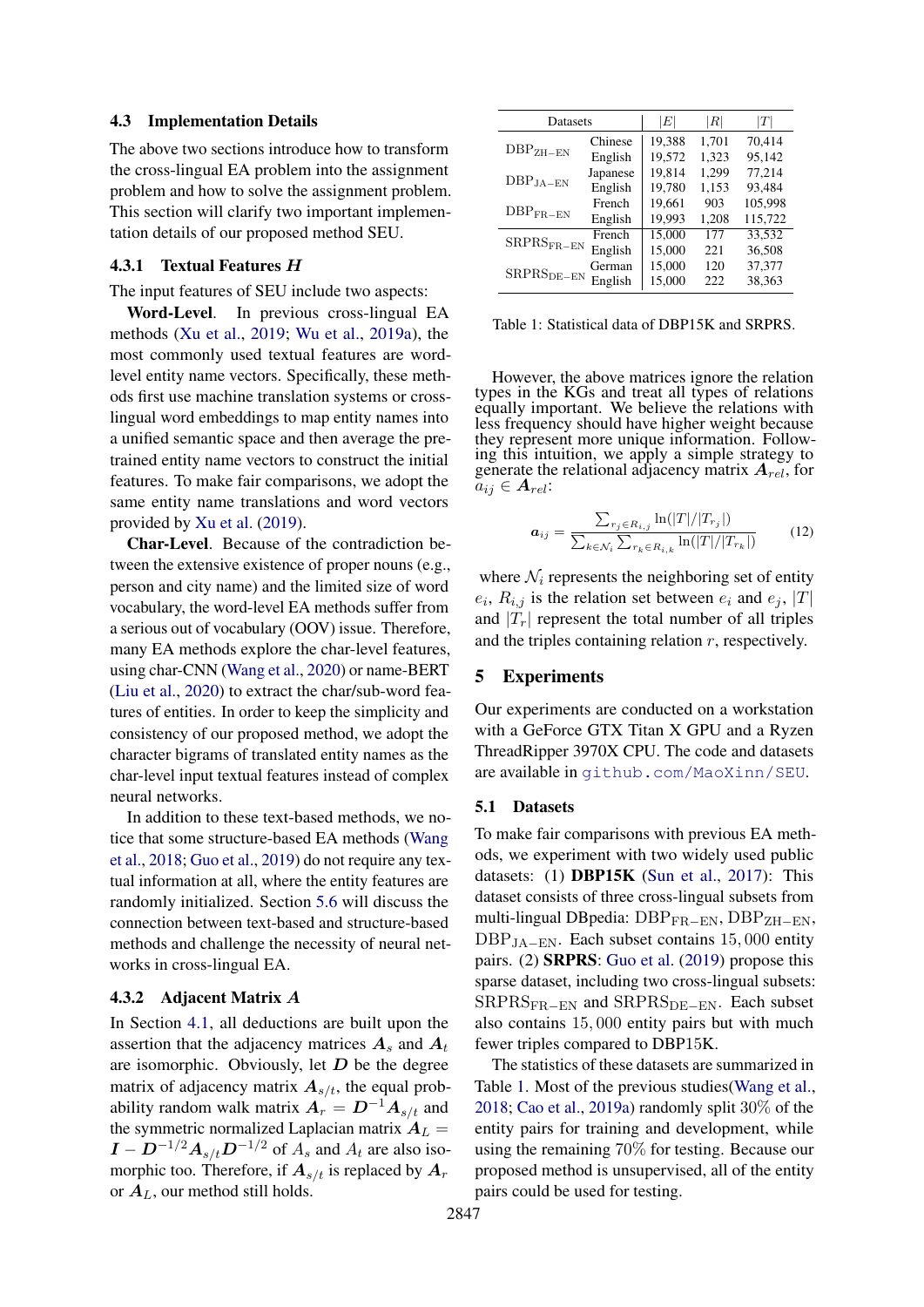<span id="page-5-1"></span>

| Method         | $\rm DBP_{ZH-EN}$ |       | $\rm DBP_{JA-EN}$        |       | $DBP_{FR-EN}$  |                          | ${\rm SRPRS_{FR-EN}}$ |       | ${\rm SRPRS_{DE-EN}}$ |       |                |                |       |       |                          |
|----------------|-------------------|-------|--------------------------|-------|----------------|--------------------------|-----------------------|-------|-----------------------|-------|----------------|----------------|-------|-------|--------------------------|
|                | H@1               | H@10  | <b>MRR</b>               | H@1   | H@10           | <b>MRR</b>               | H@1                   | H@10  | <b>MRR</b>            | H@1   | H@10           | <b>MRR</b>     | H@1   | H@10  | <b>MRR</b>               |
| GCN-Align      | 0.434             | 0.762 | 0.550                    | 0.427 | 0.762          | 0.540                    | 0.411                 | 0.772 | 0.530                 | 0.243 | 0.522          | 0.340          | 0.385 | 0.600 | 0.460                    |
| MuGNN          | 0.494             | 0.844 | 0.611                    | 0.501 | 0.857          | 0.621                    | 0.495                 | 0.870 | 0.621                 | 0.131 | 0.342          | 0.208          | 0.245 | 0.431 | 0.310                    |
| <b>BootEA</b>  | 0.629             | 0.847 | 0.703                    | 0.622 | 0.853          | 0.701                    | 0.653                 | 0.874 | 0.731                 | 0.365 | 0.649          | 0.460          | 0.503 | 0.732 | 0.580                    |
| <b>MRAEA</b>   | 0.757             | 0.930 | 0.827                    | 0.758 | 0.934          | 0.826                    | 0.781                 | 0.948 | 0.849                 | 0.460 | 0.768          | 0.559          | 0.594 | 0.818 | 0.666                    |
| <b>JEANS</b>   | 0.719             | 0.895 | 0.791                    | 0.737 | 0.914          | 0.798                    | 0.769                 | 0.940 | 0.827                 |       |                |                |       |       |                          |
| GM-Align       | 0.679             | 0.785 | $\sim$                   | 0.739 | 0.872          | $\blacksquare$           | 0.894                 | 0.952 | $\overline{a}$        | 0.574 | 0.646          | 0.602          | 0.681 | 0.748 | 0.710                    |
| <b>RDGCN</b>   | 0.697             | 0.842 | 0.750                    | 0.763 | 0.897          | 0.810                    | 0.873                 | 0.950 | 0.901                 | 0.672 | 0.767          | 0.710          | 0.779 | 0.886 | 0.820                    |
| <b>HGCN</b>    | 0.720             | 0.857 | 0.760                    | 0.766 | 0.897          | 0.810                    | 0.892                 | 0.961 | 0.910                 | 0.670 | 0.770          | 0.710          | 0.763 | 0.863 | 0.801                    |
| DAT            |                   |       |                          |       |                |                          |                       |       | $\overline{a}$        | 0.758 | 0.899          | 0.810          | 0.876 | 0.955 | 0.900                    |
| <b>DGMC</b>    | 0.801             | 0.875 | $\sim$                   | 0.848 | 0.897          | $\blacksquare$           | 0.933                 | 0.960 | $\overline{a}$        |       |                |                |       |       | $\overline{\phantom{a}}$ |
| <b>AttrGNN</b> | 0.796             | 0.929 | 0.845                    | 0.783 | 0.920          | 0.834                    | 0.919                 | 0.979 | 0.910                 |       |                |                |       |       |                          |
| <b>CEA</b>     | 0.787             | ÷     | $\overline{\phantom{a}}$ | 0.863 | $\overline{a}$ | $\overline{\phantom{a}}$ | 0.972                 |       | $\overline{a}$        | 0.962 | $\overline{a}$ | $\overline{a}$ | 0.971 |       |                          |
| <b>EPEA</b>    | 0.885             | 0.953 | 0.911                    | 0.924 | 0.969          | 0.942                    | 0.955                 | 0.986 | 0.967                 |       |                |                |       |       |                          |
| SEU(word)      | 0.816             | 0.923 | 0.854                    | 0.865 | 0.952          | 0.896                    | 0.953                 | 0.989 | 0.967                 | 0.812 | 0.902          | 0.843          | 0.902 | 0.951 | 0.920                    |
| SEU(char)      | 0.870             | 0.947 | 0.897                    | 0.947 | 0.984          | 0.961                    | 0.986                 | 0.998 | 0.990                 | 0.979 | 0.994          | 0.985          | 0.980 | 0.994 | 0.985                    |
| $SEU(w+c)$     | 0.900             | 0.965 | 0.924                    | 0.956 | 0.991          | 0.969                    | 0.988                 | 0.999 | 0.992                 | 0.982 | 0.995          | 0.986          | 0.983 | 0.996 | 0.987                    |

Table 2: Main experimental results on DBP15K and SRPRS. Baselines are separated in accord with the three groups described in Section [5.2.](#page-5-0) Most results are from the original papers. Some recent papers are failed to run on missing datasets or do not release the source code yet. We will fill in these blanks after contacting their authors.

## <span id="page-5-0"></span>5.2 Baselines

We compare our method against the following three groups of advanced EA methods: (1) Structure: These methods only use the structure information (i.e., triples): GCN-Align [\(Wang et al.,](#page-9-6) [2018\)](#page-9-6), MuGNN [\(Cao et al.,](#page-8-3) [2019a\)](#page-8-3), BootEA [\(Sun et al.,](#page-9-8) [2018\)](#page-9-8), MRAEA [\(Mao et al.,](#page-9-9) [2020\)](#page-9-9), JEANS [\(Chen](#page-8-13) [et al.,](#page-8-13) [2021\)](#page-8-13). (2) Word-level: These methods average the pre-trained entity name vectors to construct the initial features: GM-Align [\(Xu et al.,](#page-9-3) [2019\)](#page-9-3), RDGCN [\(Wu et al.,](#page-9-4) [2019a\)](#page-9-4), HGCN [\(Wu et al.,](#page-9-10) [2019b\)](#page-9-10), DAT [\(Zeng et al.,](#page-9-16) [2020b\)](#page-9-16), DGMC [\(Fey](#page-8-14) [et al.,](#page-8-14) [2020\)](#page-8-14). (3) Char-level: These EA methods further adopt the char-level textual features: AttrGNN [\(Liu et al.,](#page-8-11) [2020\)](#page-8-11), CEA [\(Zeng et al.,](#page-9-17) [2020a\)](#page-9-17), EPEA [\(Wang et al.,](#page-9-5) [2020\)](#page-9-5).

For our proposed method, SEU(word) and SEU(char) represent the model only using the word and char features as the inputs, respectively. SEU(w+c) represents concatenating the word and char features together as the inputs.

#### 5.3 Settings

**Metrics**. Following convention, we use  $Hits@k$ and *Mean Reciprocal Rank* (MRR) as our evaluation metrics. The  $Hits@k$  score is calculated by measuring the proportion of correct pairs in the top-k. In particular,  $Hits@1$  equals accuracy.

Hyper-parameter. In the main experiments, we use the Sinkhorn operation to solve the assignment problem. For all dataset, we use a same default setting: the depth  $L = 2$ ; the iterations  $k = 10$ ; the temperature  $\tau = 0.02$ .

## 5.4 Main Experiments

Table [2](#page-5-1) shows the main experimental results of all EA methods. Numbers in bold denote the best results among all methods.

SEU vs. Baselines. According to the results, our method consistently achieves the best performance across all datasets. Compared with the previous SOTA methods, SEU (w+c) improves the performance on  $Hits@1$  and  $MRR$  by 1.5% and 1.3% at least. More importantly, SEU outperforms the supervised competitors as an unsupervised method, which is critical in practical applications.

In addition to the better performances, SEU also has better interpretability and stability: (1) When solving with the Hungarian algorithm, we can trace the reasons for each decision by the augmenting path, which brings better interpretability. (2) As we all know, neural networks optimized by SGD usually have some performance fluctuations. Since both the Hungarian algorithm and Sinkhorn operation are deterministic, multiple runs of these algorithms remain unchanged under the same hyperparameters, which means better stability.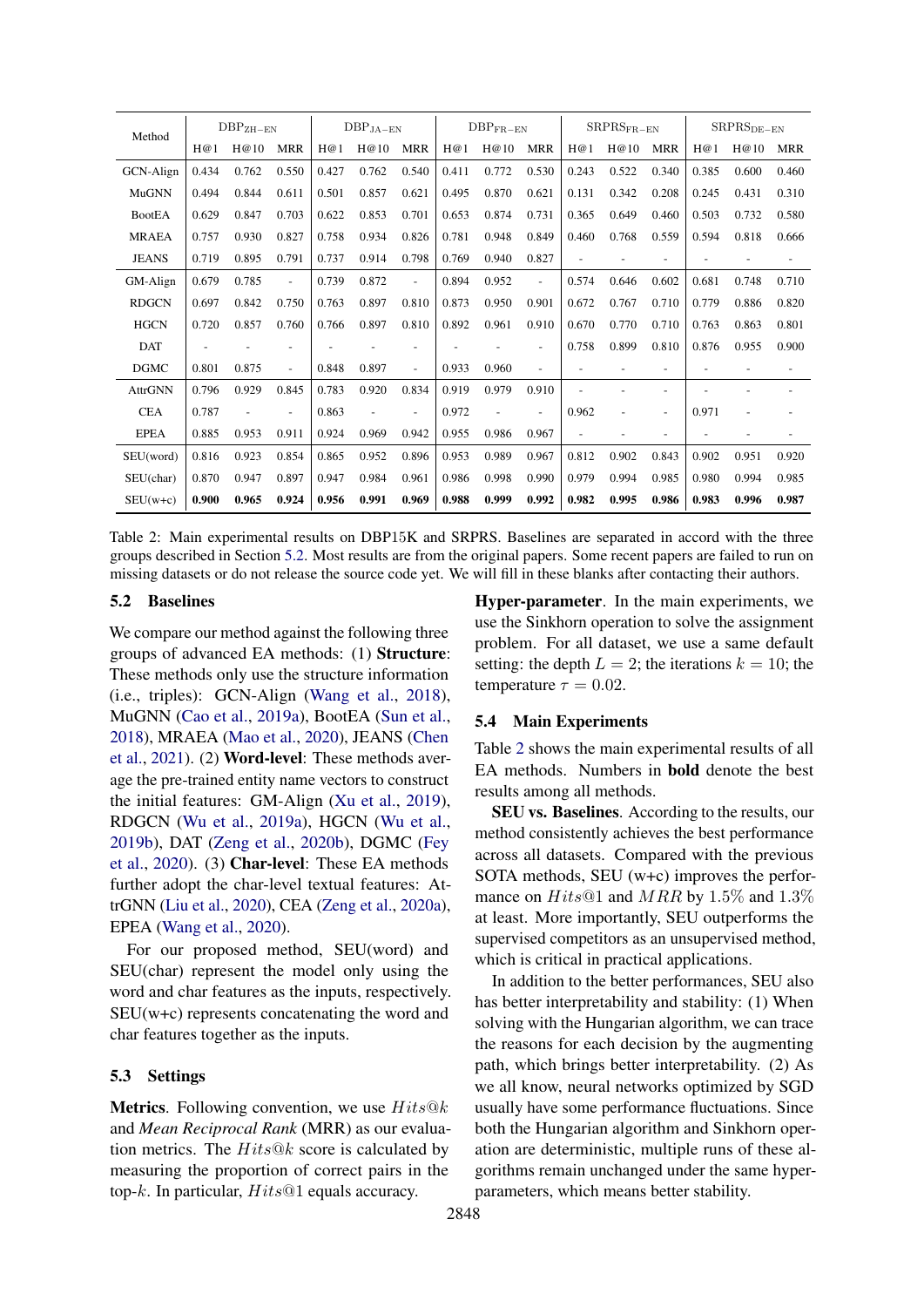<span id="page-6-1"></span>

Figure 4: F1-score of SEU(w+c) and PARIS.

<span id="page-6-2"></span>

|                 | algorithm $DBP_{ZH-EN}$ | $\rm DBP_{JA-EN}$ | $\rm DBP_{FR-EN}$ |
|-----------------|-------------------------|-------------------|-------------------|
| Hungarian       | 0.907                   | 0.963             | 0.993             |
| <b>Sinkhorn</b> | 0.900                   | 0.956             | 0.988             |

Table 3:  $Hits@1$  $Hits@1$  of Hungarian and Sinkhorn.<sup>1</sup>

<span id="page-6-3"></span>

| algorithm     | $DBPZH-FN$ | $DBP_{JA-EN}$ | $\rm DBP_{FR-EN}$ |
|---------------|------------|---------------|-------------------|
| Hungarian     | 43.4s      | 19.8s         | 7.6s              |
| Sinkhorn(CPU) | 6.1s       | 6.1s          | 6.2s              |
| Sinkhorn(GPU) | 1.8s       | 1.7s          | 1.8s              |

Word vs. Char. From Table [2,](#page-5-1) we observe that the char-level SEU greatly outperforms the word-level SEU. Especially in  $SRPRS_{FR-FN}$ , the performance gap on  $Hits@1$  is more than 16%. As mentioned in Section [4.3.1,](#page-4-1) the main reason is that these datasets contain extensive OOV proper nouns. For example, in DBP15K, 4-6% of the words are OOV; while in  $SRPRS_{DE-EN}$  and  $SRPRS_{FR-EN}$ , more than 12% and 16% of the entity names are OOV, respectively.

Note that the performance difference between SEU(word) and SEU (char) is vast, but these two features still complement to each other, so the combination of them still improves the performances (especially on  $DBP_{ZH-EN}$  dataset). We believe the hidden reason is synonyms. For example, *soccer* and *football* refer to the same Chinese phrase, but there is almost no overlap in the char-level between these two English words. However, the word-level features could bridge such semantic gap via pretrained cross lingual word vectors.

SEU vs. PARIS. As mentioned in Section [1,](#page-0-1) a recent summary [\(Zhang et al.,](#page-10-1) [2020\)](#page-10-1) notes that several "advanced" EA methods are even beaten by the conventional methods. To make this study more comprehensive, we also compare

<span id="page-6-4"></span>

| Method                        | DBP15K | <b>SRPRS</b> |
|-------------------------------|--------|--------------|
| GCN-Align (Wang et al., 2018) | 103    | 87           |
| MuGNN (Cao et al., 2019a)     | 3,156  | 2,215        |
| BootEA (Sun et al., 2018)     | 4.661  | 2,659        |
| MRAEA (Mao et al., 2020)      | 3.894  | 1,248        |
| GM-Align $(Xu et al., 2019)$  | 26.328 | 13.032       |
| RDGCN (Wu et al., 2019a)      | 6.711  | 886          |
| HGCN (Wu et al., 2019b)       | 11,275 | 2,504        |
| <b>SEU(CPU)</b>               | 22.1   | 13.8         |
| <b>SEU(GPU)</b>               | 16.2   | 9.6          |

Table 5: Time costs of EA methods (seconds).[2](#page-0-2)

SEU against a representative conventional method PARIS [\(Suchanek et al.,](#page-9-2) [2011\)](#page-9-2) in Figure [4,](#page-6-1) which is a holistic unsupervised solution to align KGs based on probability estimates. Since PARIS may not always output a target entity for every source entity, we use the F1-score as the evaluation metric to deal with entities that do not have a match. In our method, the F1-score is equivalent to  $Hits@1$ . Consistent with Zhang's summary, PARIS is better than most GNN-based EA methods. On the other hand, SEU outperforms PARIS significantly on these public datasets except for  $DBP_{ZH-EN}$ .

Hungarian vs. Sinkhorn Table [3](#page-6-2) reports the performances of SEU(w+c) with the Hungarian algorithm and Sinkhorn operation, respectively. Theoretically, the Hungarian algorithm could generate the optimal solution precisely, while the Sinkhorn operation can only generate an approximate solution. Therefore, the Hungarian algorithm is always slightly better, but the performance gap is relatively small. Furthermore, we list the time costs of these two algorithms in Table [4.](#page-6-3) We observe that the time costs of the Hungarian algorithm are unstable, which depend on the dataset. Meanwhile, the time costs of the Sinkhorn operation are much more stable. Because the Sinkhorn operation is completely parallelizable, its time costs could be further reduced by the GPU. In general, the Sinkhorn operation is more suitable for large-scale EA because of its higher efficiency.

Overall Time Efficiency We specifically evaluate the overall time costs of some EA methods and report the results in Table [5.](#page-6-4) It is obvious that the efficiency of SEU far exceeds all advanced competitors. Typically, existing GNN-based methods require forward propagations on every batch, and the convergence of models usually requires hundreds of batches. Since SEU does not have any trainable parameters, it only requires forward propagation once, enabling SEU to achieve such acceleration.

<span id="page-6-0"></span><sup>&</sup>lt;sup>1</sup> Since the Hungarian algorithm only outputs the assigned entity pairs, instead of a probability matrix  $P$ , we can only report the Hits@1 performance.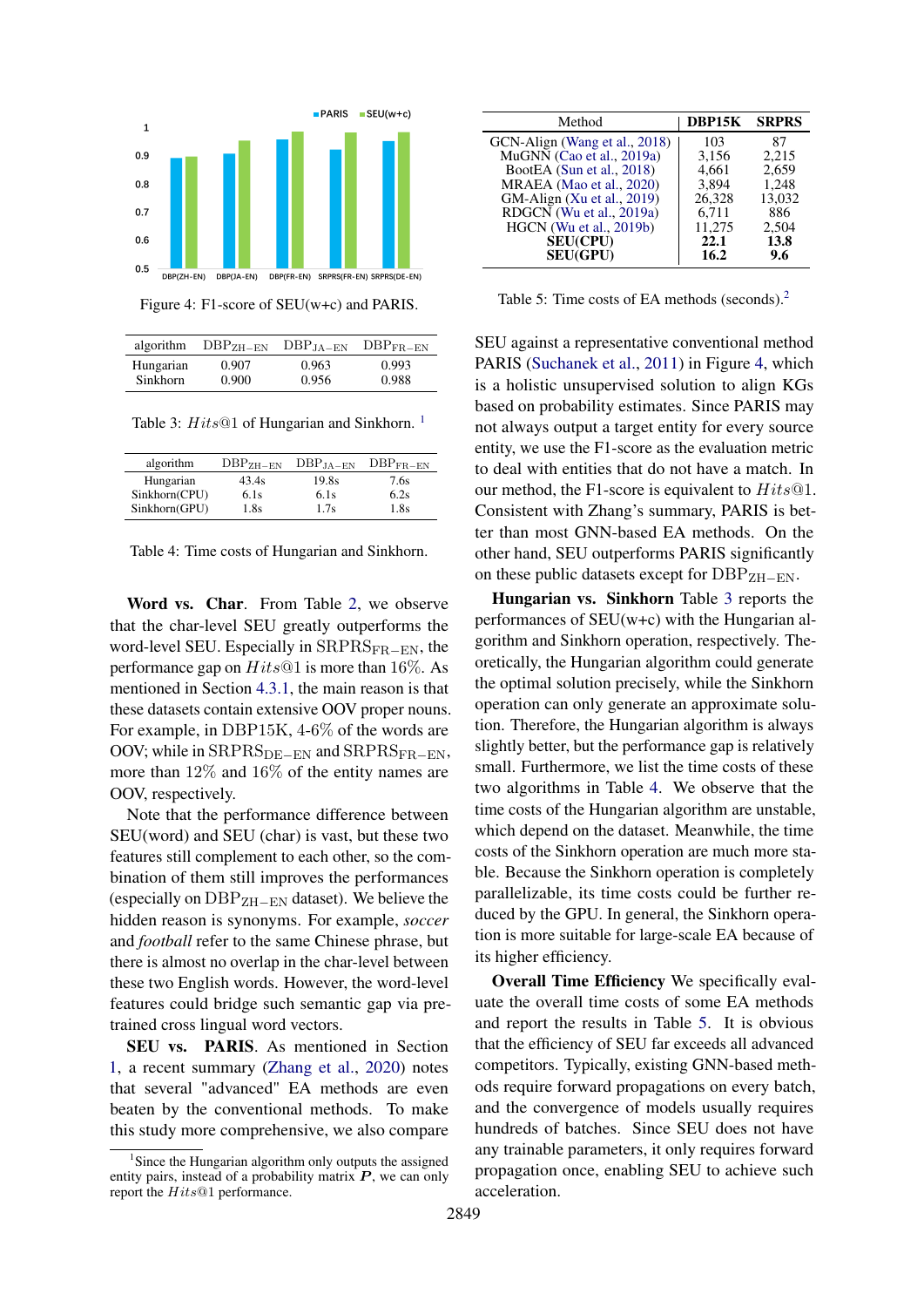<span id="page-7-1"></span>

Figure 5: Hits@1 on DBP<sub>ZH−EN</sub> with different  $\tau$ .

<span id="page-7-2"></span>

Figure 6:  $Hits@1$  with different depths L.

#### 5.5 Auxiliary Experiments

To explore the behavior of SEU in different situations, we design the following experiments:

**Temperature**  $\tau$ **.** Similar to the temperature  $\tau$  in the softmax operation,  $\tau$  in the Sinkhorn operation is also used to make the distribution closer to onehot. With the remaining config unchanged, we set  $\tau$ with different values and report the corresponding performances of  $SEU(w+c)$  on  $DBP<sub>ZH-FN</sub>$  in Fig-ure [5.](#page-7-1) If we choose an appropriate  $\tau$ , the Sinkhorn algorithm will converge quickly to the optimal solution. But if  $\tau$  is set too large, the algorithm will fail to converge.

**Depth L.** For depth  $L$ , we list the experimental results in Figure [6.](#page-7-2) In particular,  $L = 0$  is equivalent to aligning entities only according to their own features without the neighborhood information. SEU(w+c) with  $L = 2$  achieves the best performance on all subsets of DBP15K, which indicates the necessity of introducing neighborhood information. Similar to GNN-based EA methods, SEU is also affected by the over-smoothing problem. When stacking more layers, the performances begin to decrease slightly.

Adjacency matrix  $A$ . To distinguish different relation types in KGs, we adopt a simple strategy to generate the relational adjacency matrix  $A_{rel}$ . Table [6](#page-7-3) reports the performances of SEU(w+c) with different types of adjacency matrices.  $\boldsymbol{A}$  is the standard adjacency matrix,  $A_r = D^{-1}A$  is the

<span id="page-7-3"></span>

| Method           | $DBPZH-FN$ |       | $DBPJA-EN$ |       | $DBPFR-EN$ |       |  |
|------------------|------------|-------|------------|-------|------------|-------|--|
|                  | Hits@1     | MRR   | Hits $@1$  | MRR   | Hits $@1$  | MRR   |  |
| $\boldsymbol{A}$ | 0.890      | 0.915 | 0.952      | 0.965 | 0.985      | 0.989 |  |
| $A_r$            | 0.891      | 0.916 | 0.953      | 0.966 | 0.985      | 0.988 |  |
| $A_L$            | 0.887      | 0.912 | 0.953      | 0.965 | 0.984      | 0.987 |  |
| $\bm{A}_{rel}$   | 0.900      | 0.924 | 0.956      | 0.969 | 0.988      | 0.992 |  |

Table 6: Performances with different types of adjacency matrices A.

equal probability random walk matrix and  $A_L =$  $I - D^{-1/2}AD^{-1/2}$  is the symmetric normalized Laplacian matrix. The experimental results show that  $A_{rel}$  achieves the best performance across all these three subsets.

#### <span id="page-7-0"></span>5.6 Discussion

From the experimental results, we observe that the supervised EA methods are even beaten by the unsupervised methods. In this section, we propose a hypothesis that the reason behind this counterintuitive phenomenon is potential over-fitting.

As mentioned in Section [5.2,](#page-5-0) existing EA methods could be divided into structure-based and textbased according to the input features. The only difference between them is that the structure-based methods use randomly initialized vectors as the entity features, while the text-based methods use pre-mapped textual features as the inputs. Let us consider the vanilla GCN as a sample:

$$
\boldsymbol{H}^{l+1} = \sigma(\boldsymbol{A}_L \boldsymbol{H}^l \boldsymbol{W}^l) \tag{13}
$$

where  $\sigma$  represents the activation function. For the structure-based methods, since the input features  $H$  and the transformation matrix  $W$  are both randomly initialized, they could be simplified into one matrix, i.e.,  $H^{l+1} = \sigma(A_L H^l)$ . This idea has been proved by many structure-based EA methods [\(Cao et al.,](#page-8-3) [2019a;](#page-8-3) [Mao et al.,](#page-9-9) [2020\)](#page-9-9), which propose to diagonalize or remove the transformation matrix  $W$ . In this situation, GCN is reduced to a simple fully connected neural network with adjacency matrices as its input features. The essence of structure-based EA methods is to map the features of adjacency matrices into a unified vector space. Therefore, these structure-based EA methods require supervised data to learn the parameters.

As for the text-based EA methods, the textual features of entities have already been pre-mapped into a unified semantic space by machine translation or cross-lingual word vectors. Therefore, these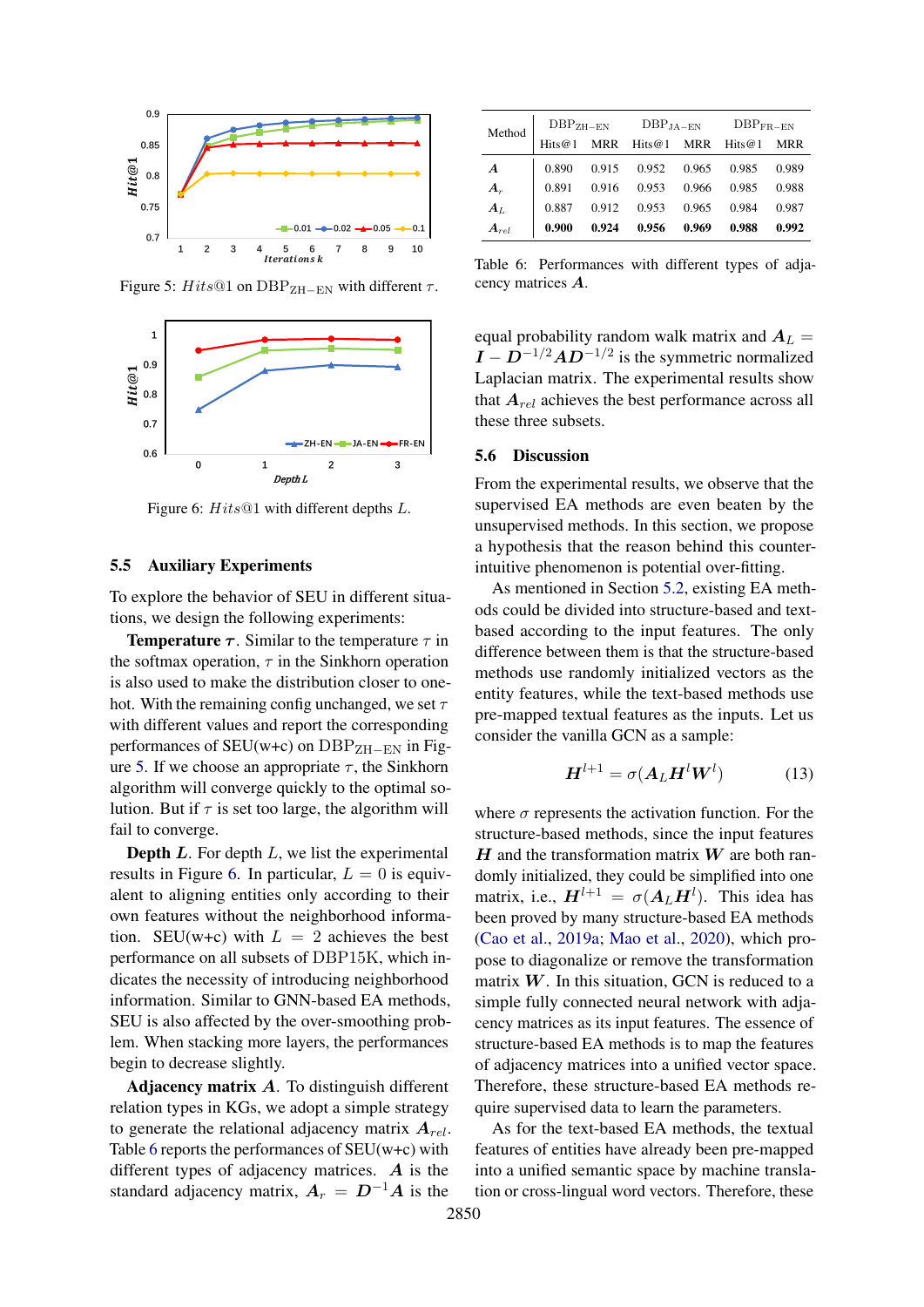text-based EA methods are equivalent to further fitting these pre-mapped features on a few aligned entity pair seeds, which could cause potential overfitting. Considering that we could directly align entities as an assignment problem, it is unnecessary to further fit entity features via neural networks.

As a simple unsupervised method, our proposed SEU achieves excellent performances on several EA datasets, which confirms the above analysis from the empirical side. It is noted that this section only proposes a possible explanation, not rigorous proof. We will continue to explore in this direction.

## 6 Conclusion

In this paper, we successfully transform the crosslingual EA problem into the assignment problem. Based on this finding, we propose a frustratingly Simple but Effective Unsupervised EA method (SEU) without neural networks. Experiments on widely used public datasets indicate that SEU outperforms all advanced competitors and has high efficiency, interpretability, and stability.

#### References

- <span id="page-8-10"></span>Ryan Prescott Adams and Richard S. Zemel. 2011. [Ranking via sinkhorn propagation.](http://arxiv.org/abs/1106.1925) *CoRR*, abs/1106.1925.
- <span id="page-8-6"></span>Antoine Bordes, Nicolas Usunier, Alberto García-Durán, Jason Weston, and Oksana Yakhnenko. 2013. [Translating embeddings for modeling multi](http://papers.nips.cc/paper/5071-translating-embeddings-for-modeling-multi-relational-data)[relational data.](http://papers.nips.cc/paper/5071-translating-embeddings-for-modeling-multi-relational-data) In *Advances in Neural Information Processing Systems 26: 27th Annual Conference on Neural Information Processing Systems 2013. Proceedings of a meeting held December 5-8, 2013, Lake Tahoe, Nevada, United States*, pages 2787– 2795.
- <span id="page-8-3"></span>Yixin Cao, Zhiyuan Liu, Chengjiang Li, Zhiyuan Liu, Juanzi Li, and Tat-Seng Chua. 2019a. [Multi-channel](https://doi.org/10.18653/v1/p19-1140) [graph neural network for entity alignment.](https://doi.org/10.18653/v1/p19-1140) In *Proceedings of the 57th Conference of the Association for Computational Linguistics, ACL 2019, Florence, Italy, July 28- August 2, 2019, Volume 1: Long Papers*, pages 1452–1461.
- <span id="page-8-0"></span>Yixin Cao, Xiang Wang, Xiangnan He, Zikun Hu, and Tat-Seng Chua. 2019b. [Unifying knowledge graph](https://doi.org/10.1145/3308558.3313705) [learning and recommendation: Towards a better un](https://doi.org/10.1145/3308558.3313705)[derstanding of user preferences.](https://doi.org/10.1145/3308558.3313705) In *The World Wide Web Conference, WWW 2019, San Francisco, CA, USA, May 13-17, 2019*, pages 151–161.
- <span id="page-8-13"></span>Muhao Chen, Weijia Shi, Ben Zhou, and Dan Roth. 2021. [Cross-lingual entity alignment with incidental](https://www.aclweb.org/anthology/2021.eacl-main.53/) [supervision.](https://www.aclweb.org/anthology/2021.eacl-main.53/) In *Proceedings of the 16th Conference*

*of the European Chapter of the Association for Computational Linguistics: Main Volume, EACL 2021, Online, April 19 - 23, 2021*, pages 645–658.

- <span id="page-8-5"></span>Marco Cuturi. 2013. [Sinkhorn distances: Lightspeed](https://proceedings.neurips.cc/paper/2013/hash/af21d0c97db2e27e13572cbf59eb343d-Abstract.html) [computation of optimal transport.](https://proceedings.neurips.cc/paper/2013/hash/af21d0c97db2e27e13572cbf59eb343d-Abstract.html) In *Advances in Neural Information Processing Systems 26: 27th Annual Conference on Neural Information Processing Systems 2013. Proceedings of a meeting held December 5-8, 2013, Lake Tahoe, Nevada, United States*, pages 2292–2300.
- <span id="page-8-14"></span>Matthias Fey, Jan Eric Lenssen, Christopher Morris, Jonathan Masci, and Nils M. Kriege. 2020. [Deep graph matching consensus.](https://openreview.net/forum?id=HyeJf1HKvS) In *8th International Conference on Learning Representations, ICLR 2020, Addis Ababa, Ethiopia, April 26-30, 2020*.
- <span id="page-8-12"></span>Lingbing Guo, Zequn Sun, and Wei Hu. 2019. [Learn](http://proceedings.mlr.press/v97/guo19c.html)[ing to exploit long-term relational dependencies in](http://proceedings.mlr.press/v97/guo19c.html) [knowledge graphs.](http://proceedings.mlr.press/v97/guo19c.html) In *Proceedings of the 36th International Conference on Machine Learning, ICML 2019, 9-15 June 2019, Long Beach, California, USA*, pages 2505–2514.
- <span id="page-8-8"></span>Raia Hadsell, Sumit Chopra, and Yann LeCun. 2006. [Dimensionality reduction by learning an invariant](https://doi.org/10.1109/CVPR.2006.100) [mapping.](https://doi.org/10.1109/CVPR.2006.100) In *2006 IEEE Computer Society Conference on Computer Vision and Pattern Recognition (CVPR 2006), 17-22 June 2006, New York, NY, USA*, pages 1735–1742.
- <span id="page-8-1"></span>Ernesto Jiménez-Ruiz and Bernardo Cuenca Grau. 2011. [Logmap: Logic-based and scalable ontol](https://doi.org/10.1007/978-3-642-25073-6_18)[ogy matching.](https://doi.org/10.1007/978-3-642-25073-6_18) In *The Semantic Web - ISWC 2011 - 10th International Semantic Web Conference, Bonn, Germany, October 23-27, 2011, Proceedings, Part I*, pages 273–288.
- <span id="page-8-9"></span>Roy Jonker and A. Volgenant. 1987. [A shortest aug](https://doi.org/10.1007/BF02278710)[menting path algorithm for dense and sparse linear](https://doi.org/10.1007/BF02278710) [assignment problems.](https://doi.org/10.1007/BF02278710) *Computing*, 38(4):325–340.
- <span id="page-8-7"></span>Thomas N. Kipf and Max Welling. 2016. [Semi](http://arxiv.org/abs/1609.02907)[supervised classification with graph convolutional](http://arxiv.org/abs/1609.02907) [networks.](http://arxiv.org/abs/1609.02907) *CoRR*, abs/1609.02907.
- <span id="page-8-2"></span>Thomas N. Kipf and Max Welling. 2017. [Semi](https://openreview.net/forum?id=SJU4ayYgl)[supervised classification with graph convolutional](https://openreview.net/forum?id=SJU4ayYgl) [networks.](https://openreview.net/forum?id=SJU4ayYgl) In *5th International Conference on Learning Representations, ICLR 2017, Toulon, France, April 24-26, 2017, Conference Track Proceedings*.
- <span id="page-8-4"></span>Harold W Kuhn. 1955. The hungarian method for the assignment problem. *Naval research logistics quarterly*, 2(1-2):83–97.
- <span id="page-8-11"></span>Zhiyuan Liu, Yixin Cao, Liangming Pan, Juanzi Li, and Tat-Seng Chua. 2020. [Exploring and evaluating at](https://doi.org/10.18653/v1/2020.emnlp-main.515)[tributes, values, and structures for entity alignment.](https://doi.org/10.18653/v1/2020.emnlp-main.515) In *Proceedings of the 2020 Conference on Empirical Methods in Natural Language Processing, EMNLP 2020, Online, November 16-20, 2020*, pages 6355– 6364. Association for Computational Linguistics.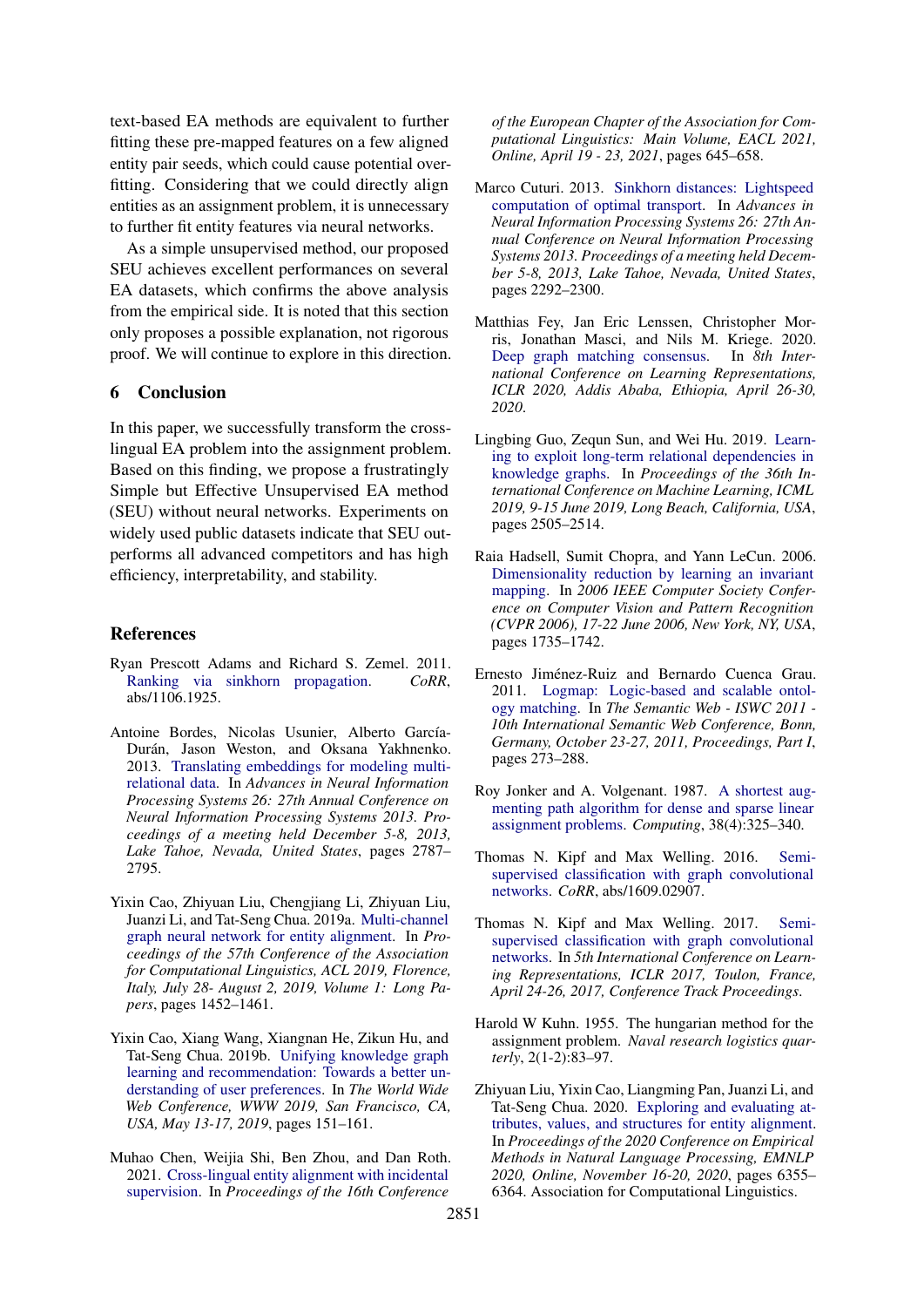- <span id="page-9-9"></span>Xin Mao, Wenting Wang, Huimin Xu, Man Lan, and Yuanbin Wu. 2020. [MRAEA: an efficient and robust](https://doi.org/10.1145/3336191.3371804) [entity alignment approach for cross-lingual knowl](https://doi.org/10.1145/3336191.3371804)[edge graph.](https://doi.org/10.1145/3336191.3371804) In *WSDM '20: The Thirteenth ACM International Conference on Web Search and Data Mining, Houston, TX, USA, February 3-7, 2020*, pages 420–428.
- <span id="page-9-14"></span>Gonzalo E. Mena, David Belanger, Scott W. Linderman, and Jasper Snoek. 2018. [Learning latent per](https://openreview.net/forum?id=Byt3oJ-0W)[mutations with gumbel-sinkhorn networks.](https://openreview.net/forum?id=Byt3oJ-0W) In *6th International Conference on Learning Representations, ICLR 2018, Vancouver, BC, Canada, April 30 - May 3, 2018, Conference Track Proceedings*. Open-Review.net.
- <span id="page-9-1"></span>Yunqi Qiu, Yuanzhuo Wang, Xiaolong Jin, and Kun Zhang. 2020. [Stepwise reasoning for multi-relation](https://doi.org/10.1145/3336191.3371812) [question answering over knowledge graph with](https://doi.org/10.1145/3336191.3371812) [weak supervision.](https://doi.org/10.1145/3336191.3371812) In *WSDM '20: The Thirteenth ACM International Conference on Web Search and Data Mining, Houston, TX, USA, February 3-7, 2020*, pages 474–482.
- <span id="page-9-12"></span>Lyle Ramshaw and Robert E Tarjan. 2012. On minimum-cost assignments in unbalanced bipartite graphs. *HP Labs, Palo Alto, CA, USA, Tech. Rep. HPL-2012-40R1*.
- <span id="page-9-7"></span>Florian Schroff, Dmitry Kalenichenko, and James Philbin. 2015. [Facenet: A unified embedding for](https://doi.org/10.1109/CVPR.2015.7298682) [face recognition and clustering.](https://doi.org/10.1109/CVPR.2015.7298682) In *IEEE Conference on Computer Vision and Pattern Recognition, CVPR 2015, Boston, MA, USA, June 7-12, 2015*, pages 815–823. IEEE Computer Society.
- <span id="page-9-13"></span>Richard Sinkhorn. 1964. A relationship between arbitrary positive matrices and doubly stochastic matrices. *The annals of mathematical statistics*, 35(2):876–879.
- <span id="page-9-2"></span>Fabian M. Suchanek, Serge Abiteboul, and Pierre Senellart. 2011. [PARIS: probabilistic alignment of](https://doi.org/10.14778/2078331.2078332) [relations, instances, and schema.](https://doi.org/10.14778/2078331.2078332) *Proc. VLDB Endow.*, 5(3):157–168.
- <span id="page-9-15"></span>Zequn Sun, Wei Hu, and Chengkai Li. 2017. [Cross-lingual entity alignment via joint attribute](https://doi.org/10.1007/978-3-319-68288-4_37)[preserving embedding.](https://doi.org/10.1007/978-3-319-68288-4_37) In *The Semantic Web - ISWC 2017 - 16th International Semantic Web Conference, Vienna, Austria, October 21-25, 2017, Proceedings, Part I*, volume 10587 of *Lecture Notes in Computer Science*, pages 628–644. Springer.
- <span id="page-9-8"></span>Zequn Sun, Wei Hu, Qingheng Zhang, and Yuzhong Qu. 2018. [Bootstrapping entity alignment with](https://doi.org/10.24963/ijcai.2018/611) [knowledge graph embedding.](https://doi.org/10.24963/ijcai.2018/611) In *Proceedings of the Twenty-Seventh International Joint Conference on Artificial Intelligence, IJCAI 2018, July 13-19, 2018, Stockholm, Sweden*, pages 4396–4402.
- <span id="page-9-0"></span>Hongwei Wang, Fuzheng Zhang, Miao Zhao, Wenjie Li, Xing Xie, and Minyi Guo. 2019. [Multi-task](https://doi.org/10.1145/3308558.3313411) [feature learning for knowledge graph enhanced rec](https://doi.org/10.1145/3308558.3313411)[ommendation.](https://doi.org/10.1145/3308558.3313411) In *The World Wide Web Conference,*

*WWW 2019, San Francisco, CA, USA, May 13-17, 2019*, pages 2000–2010.

- <span id="page-9-6"></span>Zhichun Wang, Qingsong Lv, Xiaohan Lan, and Yu Zhang. 2018. [Cross-lingual knowledge graph](https://doi.org/10.18653/v1/d18-1032) [alignment via graph convolutional networks.](https://doi.org/10.18653/v1/d18-1032) In *Proceedings of the 2018 Conference on Empirical Methods in Natural Language Processing, Brussels, Belgium, October 31 - November 4, 2018*, pages 349– 357.
- <span id="page-9-5"></span>Zhichun Wang, Jinjian Yang, and Xiaoju Ye. 2020. [Knowledge graph alignment with entity-pair embed](https://doi.org/10.18653/v1/2020.emnlp-main.130)[ding.](https://doi.org/10.18653/v1/2020.emnlp-main.130) In *Proceedings of the 2020 Conference on Empirical Methods in Natural Language Processing, EMNLP 2020, Online, November 16-20, 2020*, pages 1672–1680.
- <span id="page-9-4"></span>Yuting Wu, Xiao Liu, Yansong Feng, Zheng Wang, Rui Yan, and Dongyan Zhao. 2019a. [Relation-aware en](https://doi.org/10.24963/ijcai.2019/733)[tity alignment for heterogeneous knowledge graphs.](https://doi.org/10.24963/ijcai.2019/733) In *Proceedings of the Twenty-Eighth International Joint Conference on Artificial Intelligence, IJCAI 2019, Macao, China, August 10-16, 2019*, pages 5278–5284.
- <span id="page-9-10"></span>Yuting Wu, Xiao Liu, Yansong Feng, Zheng Wang, and Dongyan Zhao. 2019b. [Jointly learning en](https://doi.org/10.18653/v1/D19-1023)[tity and relation representations for entity alignment.](https://doi.org/10.18653/v1/D19-1023) In *Proceedings of the 2019 Conference on Empirical Methods in Natural Language Processing and the 9th International Joint Conference on Natural Language Processing, EMNLP-IJCNLP 2019, Hong Kong, China, November 3-7, 2019*, pages 240–249.
- <span id="page-9-3"></span>Kun Xu, Liwei Wang, Mo Yu, Yansong Feng, Yan Song, Zhiguo Wang, and Dong Yu. 2019. [Cross](https://doi.org/10.18653/v1/p19-1304)[lingual knowledge graph alignment via graph match](https://doi.org/10.18653/v1/p19-1304)[ing neural network.](https://doi.org/10.18653/v1/p19-1304) In *Proceedings of the 57th Conference of the Association for Computational Linguistics, ACL 2019, Florence, Italy, July 28- August 2, 2019, Volume 1: Long Papers*, pages 3156–3161.
- <span id="page-9-11"></span>Hsiu-Wei Yang, Yanyan Zou, Peng Shi, Wei Lu, Jimmy Lin, and Xu Sun. 2019. [Aligning cross-lingual enti](https://doi.org/10.18653/v1/D19-1451)[ties with multi-aspect information.](https://doi.org/10.18653/v1/D19-1451) In *Proceedings of the 2019 Conference on Empirical Methods in Natural Language Processing and the 9th International Joint Conference on Natural Language Processing, EMNLP-IJCNLP 2019, Hong Kong, China, November 3-7, 2019*, pages 4430–4440.
- <span id="page-9-17"></span>Weixin Zeng, Xiang Zhao, Jiuyang Tang, and Xuemin Lin. 2020a. [Collective entity alignment via adap](https://doi.org/10.1109/ICDE48307.2020.00191)[tive features.](https://doi.org/10.1109/ICDE48307.2020.00191) In *36th IEEE International Conference on Data Engineering, ICDE 2020, Dallas, TX, USA, April 20-24, 2020*, pages 1870–1873.
- <span id="page-9-16"></span>Weixin Zeng, Xiang Zhao, Wei Wang, Jiuyang Tang, and Zhen Tan. 2020b. [Degree-aware alignment for](https://doi.org/10.1145/3397271.3401161) [entities in tail.](https://doi.org/10.1145/3397271.3401161) In *Proceedings of the 43rd International ACM SIGIR conference on research and development in Information Retrieval, SIGIR 2020, Virtual Event, China, July 25-30, 2020*, pages 811–820. ACM.